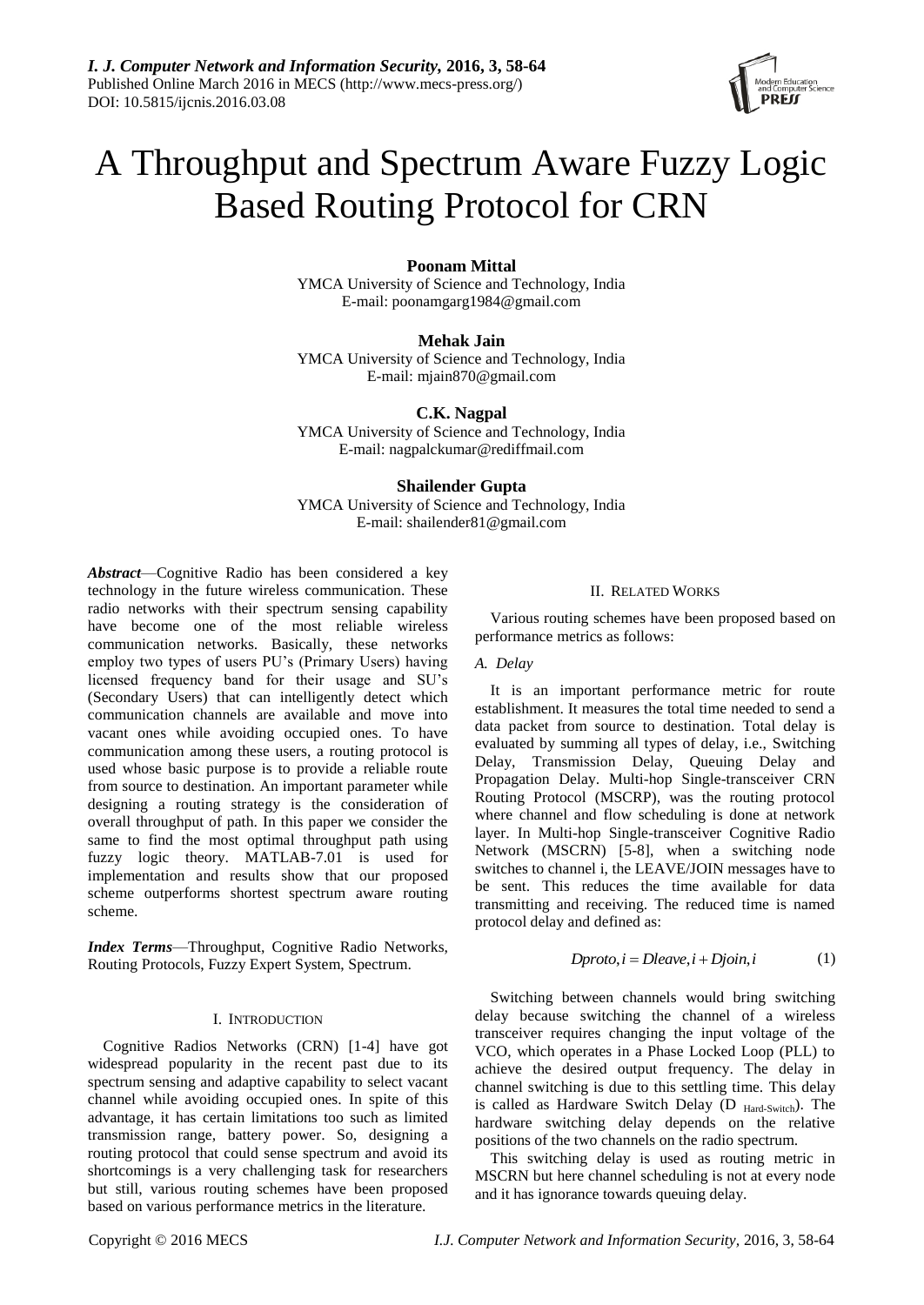Spectrum Aware On-Demand Routing Protocol (SORP) [9] and Delay Metric On-Demand Routing Protocol (DORP) [10] routing scheme works well for Delay sensitive applications.

A Spectrum aware On-demand Routing Protocol (SORP) was the first routing protocol in which Switching Delay (Tsd) between channels and the Back-off Delay (Tbd) within channel were considered to select routes.

$$
Ttd = Tsd + Tbd \tag{3}
$$

Hence by seeing value of the switching delay between different frequency spectrum and back-off delay which occurs due to collisions routing decisions are made.

After that routing and spectrum are considered together and a Delay motivated On-demand Routing Protocol (DORP) was proposed. This joint approach can reach an optimal frequency band switch decision and then select effective routes. In this routing scheduling-based channel assignment progress in CR nodes and find that Queuing Delay (QD) plays an important role in end-to-end delay in CRN.

$$
Ttd = Tpath\_delay + Tnode\_delay
$$
 (4)

## *B. Spectrum*

Spectrum Aware Mesh Routing (SAMER) [11] helps in short term opportunistic utilisation of spectrum. Spectrum Aware Routing Protocol (SPEAR) [12] and Backup Channel and Cooperative Channel Switching (BCCCS) [13] also help in better spectrum management and thus, minimize packet collision. Ant-Based Spectrum Aware Routing (ASAR) [14] based on swarm intelligence has adaptation and self-learning mechanism for spectrum availability. Routing and Spectrum Allocation Algorithm (ROSA) [15] and Weighted Hop, Spectrum Aware and Stability (WHAT) [16] maximize spectrum Utility.

# *C. Load Balancing*

Few researchers took load balancing as the performance metric to utilise the network efficiently. Basically, it tries to avoid congestion of a path by using an alternative path in which load is less. The Local Coordination Based Routing [17] protocol is based upon load balancing scheme.

#### *D. Geographical Location Based*

It is a performance metric which considers the physical topology of a network and adapts itself to change in topology. IP Spectrum Aware Geographic (IPSAG) [18] is a geographical location based routing protocol which is adaptable to change in topology. GC-IPSAG [19] is a gateway cluster IPSAG wherein destination position is known by source. Spectrum Aware Routing Protocol for Cognitive Radio Networks (SEARCH) [20] is a greedy location based routing and Location Aided Routing Protocol for CRN (LAUNCH) [21] is a location based

routing protocol which is simple than SEARCH, gives

# *E. Mobility*

One important parameter on which the performance usually depends on is the mobility of the path. More are the mobile nodes in a path, more are the chances of link failures and hence the overall efficiency of network reduces. The Reverse Labelling Instruction (RLR) [22] protocol is based on Spectrum Mobility and provides better link stability and acceptable level of control packet overhead.

# *F. Hop Count*

It is the number of intermediate nodes between source and destination. Spectrum Aware Routing Protocol for Cognitive Radio Networks (SEARCH) is a greedy location based on this routing strategy that tries to minimize hop count.

#### *G. Transmission Power*

It is the power consumed in a network while transmitting a data packet. It depends on square or fourth power of the Distance between Nodes. Thus, to conserve our battery power, we should pass our data packets to the nearest neighbouring node and so on until it reaches to its destination. Minimum Weight Routing Protocol (MWRP) [23] focuses on Transmission Power and helps in reducing Power Consumption.

Symman Associates and European Copyright Copyright Computer Network and The Basic Equivariant Copyright Copyright Copyright Copyright Copyright Copyright Copyright Copyright Copyright Copyright Copyright Copyright Copyrig In this paper, we have considered throughput to select the most optimal path. The ability of considering the impact of throughput as input parameter by using Fuzzy Logic [24-25] rule base made it more efficient routing scheme. High Throughput is essential for Military Application Networks and multimedia applications. The rest of the paper is organised as follows: Section 3 gives the proposed routing scheme. Section 4 gives the simulation setup parameters, tool used and the snap shot of the simulation process. Section 5 gives the impact on performance metric because of the proposed routing scheme followed by conclusion and references.

# III. THE PROPOSED ROUTING SCHEME

Before discussing our proposed routing scheme, we would like to brief you about the fuzzy logic that we have used in order to have a good understanding of our proposed scheme.

#### *A. Fuzzy Logic Controller*

The basic blocks of Fuzzy logic Controller are explained as:-

 Fuzzification Module: This module converts the crisp inputs into linguistic variables. Linguistic variables are defined as per the domain of input variables. Membership functions can be Triangular, Gaussians and Sigmoids etc.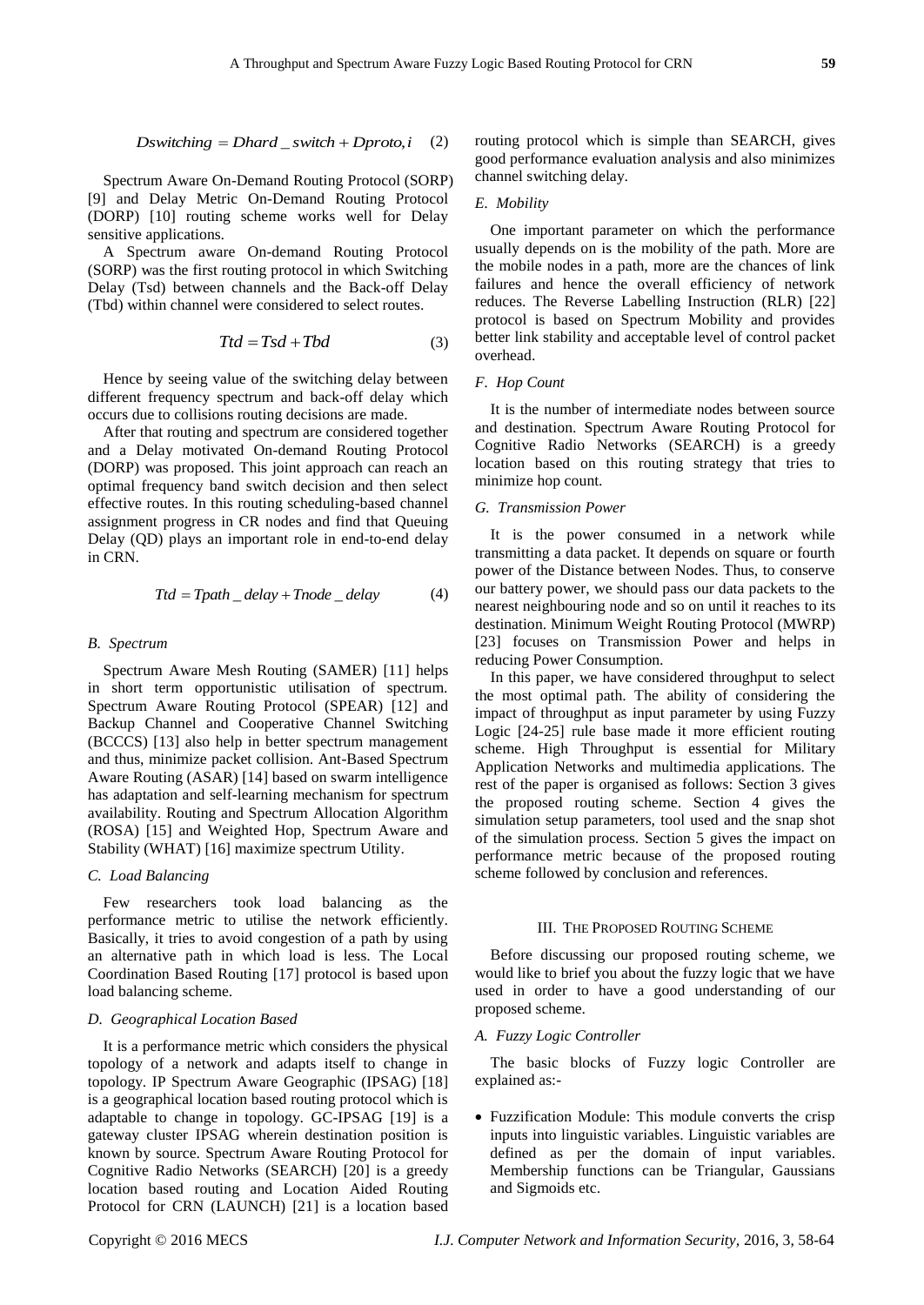

Fig.1. Fuzzy Logic Controller

- Rule Base: This module contains the conditional rules in the form of If-Then and if conditions may have two or more variables connected via And / Or condition. The inference engine works on rule-base. In the rule base, fuzzy inputs are compared with membership function of each input.
- Inference Engine: It evaluates which control rules are relevant at execution time for current input and decides what to display as output. Here, we have used Mamdami- type Inference Engine. This inference engine expects output membership function to be fuzzy sets.
- Defuzzification Module: It is a module which converts the fuzzy outputs back into crisp (quantifiable) results. There are various defuzzification methods available like bisector, centre of area, centroid and centre of gravity etc. But in our proposed method we used Centre of gravity (CoG) method of defuzzification.

# *B. FLC structure for Shortest Throughput Aware routing protocol*

Figure 2 indicates the block diagram of proposed routing scheme based on throughput as input and optimal path as output. The process for selecting the best possible route can be summarised as:-

- The first step is to compute the throughput of all the spectrum aware possible routes from source to destination.
- The next step is to apply Mamdami FLC to compute the output weights of all the possible routes.
- Last step is to use this output weight for selecting the optimal path. The path with highest output weight is selected for data transfer.



Fig.2. Block Diagram of FLC

The basic blocks of FLC are explained as below:-

• Input to FLC - Throughput: - To compute the optimal route, the FLC uses Throughput as input parameter. It is the rate at which data flows. It varies between different nodes for a particular path, hence minimum data rate is considered as throughput of the overall path (where k varies from source to destination) as under.

$$
[Throughput] = Min[Throughput]k \tag{5}
$$

 Fuzzification: - The input parameter used in FLC is a crisp value. The fuzzification process converts the crisp data into fuzzy set using membership function as shown in below given figure:-



Fig.3. Membership function for Throughput

 Membership Function of FLC Input:-Each of the semantic variables are characterised by membership functions as shown in above figure. Crisp value of input variables is same but their membership function is different. The semantic variable for input parameter is characterized as:-

$$
T(input) = \{ [low, medium, high] \}
$$
 (6)

Following table 1 is used for fuzzification where Throughput (TH) is mapped as shown in the table 1 and output is obtained as Optimality of Path (OP).

| Membership<br>Function | Optimality of path | Throughput (input)       |  |
|------------------------|--------------------|--------------------------|--|
| Low                    |                    | $0 <$ TH $<$ 450         |  |
|                        | $3.25 - 0.05*TH$   | $450 \leq TH \leq 650$   |  |
| Medium                 | $0.0067*TH-3.33$   | $500 \leq TH \leq 650$   |  |
|                        | 1                  | 650 < TH < 1300          |  |
|                        | 7.5-0.005*TH       | $1300 \leq TH \leq 1500$ |  |
| High                   | $0.005*TH-6.25$    | $1250 \leq TH \leq 1450$ |  |
|                        |                    | 1450 < TH < 2000         |  |

Table 1. Fuzzification of Input as Throughput (TH)

- Rule Base for FLC: Rule base Table is used here by mamdani inference engine to infer the optimality of routes generated from multiple iterations performed by simulator.
	- 1. If (Throughput is high) then (output is best)
	- 2. If (Throughput is med) then (output is moderate)
	- 3. If (Throughput is low) then (output is poor)
- Defuzzification: It is the process of converting the produced results into crisp outputs through fuzzy logic. The output of FLC is the crisp value evaluated through membership function as shown in the figure. Method used for determining the defuzzified value is CoG method as shown in the equation:-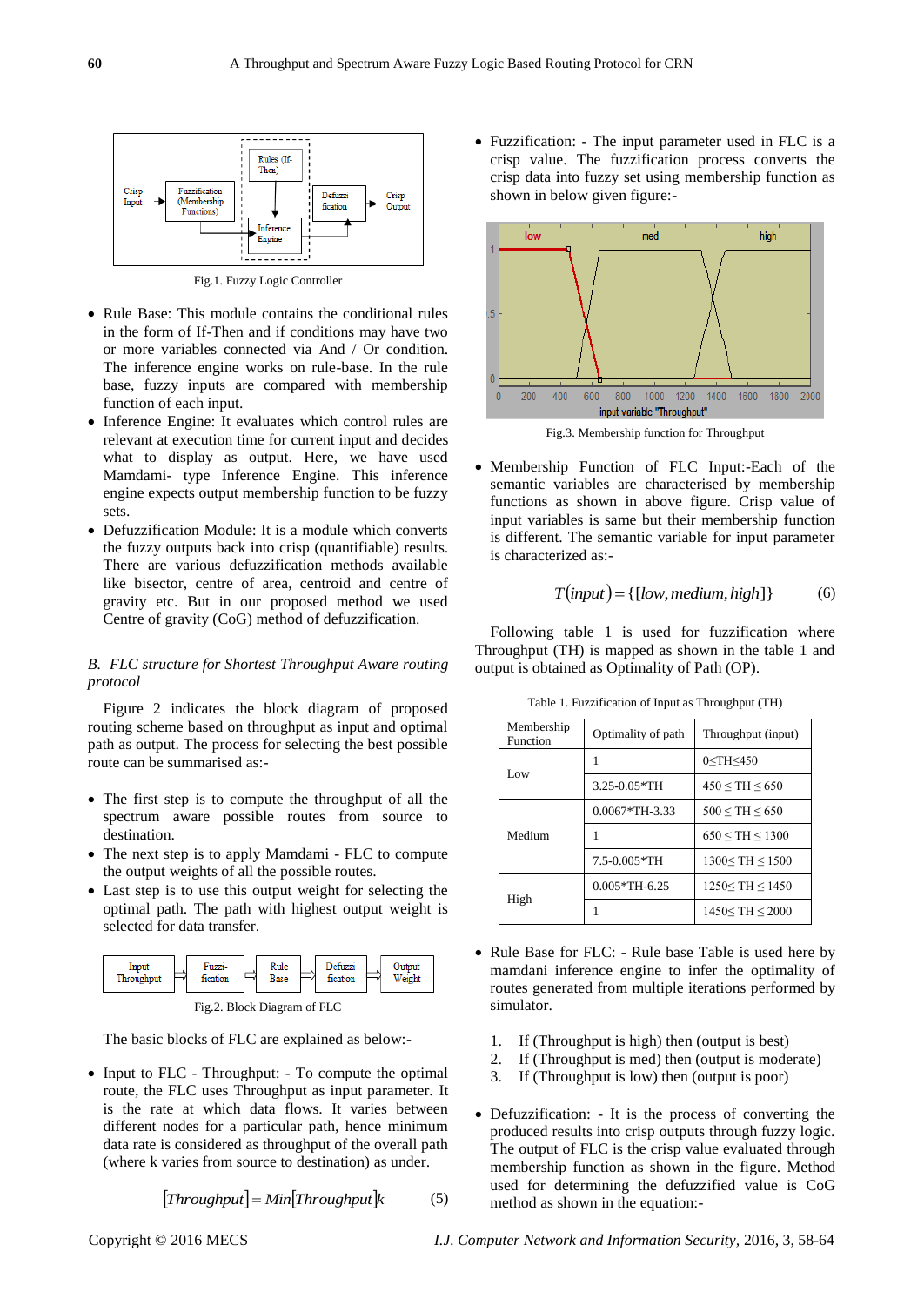$$
Output = (m1 * A1 + m2 * A2) / (A1 + A2)
$$
 (7)

Where m1 and m2 are the membership functions determined through the Fuzzification process as {Poor, Moderate, Best} are selected on the basis of rules defined in rule base.

 Membership Function of FLC output: - The output variable of FLC is defined as optimality of the route. The semantic variable for output is characterized as {T  $(output)] = {[Poor, Moderate, Best]}$ . Figure 4 shows that optimality of a path lies between 0 and 1.



Fig.4. Membership function for Output

Table 2 is used for defuzzification that characterizes the membership functions where Optimality of Path (OP) is used as input and it produce output weight.

| Membership<br>Function | Output Weight | Optimality of<br>path<br>(input) |  |
|------------------------|---------------|----------------------------------|--|
| Poor                   |               | $0 <$ OP $\leq$ O.18             |  |
|                        | $2 - 5.56*OP$ | $0.18 \le OP \le 0.36$           |  |
|                        | $10*OP-2$     | $0.2 \leq TH \leq 0.3$           |  |
| Moderate               |               | $0.3 \leq TH \leq 0.57$          |  |
|                        | 5.38-7.69*OP  | 0.57 < TH < 0.7                  |  |
|                        | 11.11*OP-6.67 | $0.6 <$ TH $\leq 0.69$           |  |
| <b>Best</b>            |               | $0.69 \leq TH \leq 1$            |  |

Table 2. Fuzzification of Output Weight

 Output Weight: - Outputs are assigned some weights and the priority is given to route with maximum weight.

# IV. EXPERIMENTAL SETUP

The proposed QoS based routing protocol based on fuzzy logic controller is implemented in MATLAB and compared with shortest spectrum aware routing protocol exploiting CRN capabilities. This section gives detail of setup parameters, tool used for implementation and snapshots of the proposed scheme implemented.

# *A. Set-up Parameters*

Table 3. Shows set-up parameters used in our experiment:

Table 3. Set-Up Parameters

| Area                          | 1500*1500                       |  |
|-------------------------------|---------------------------------|--|
| <b>Transmission Range</b>     | 400                             |  |
| Nodes(SU)                     | 24-36 (Step size 6)             |  |
| Nodes (PU)                    | 16                              |  |
| Position of SUs               | Random                          |  |
| Position of Pus               | Fixed                           |  |
| Max velocity                  | $416 \text{ m/sec}$             |  |
| Pause time                    | 0 <sub>sec</sub>                |  |
| Data rate (our-actual)        | 2 Mbps (PU), $(0.5 - 1.5$ Mbps) |  |
| No of iteration               | 25                              |  |
| Source                        | Chosen randomly from SU         |  |
| Destination                   | Chosen randomly from SU         |  |
| No of channels per user/node: |                                 |  |
| Simulation Time for 1         | 20 <sub>sec</sub>               |  |
| iteration                     |                                 |  |
| <b>Mobility Model</b>         | Random walk                     |  |
| Number of Packets sent        | 130                             |  |

#### *B. Performance Metrics used*

- Packet delivery ratio (PDR): It is the ratio of number of data packets delivered to a particular destination to the packets sent from source. Greater value of PDR indicates better performance of a protocol.
- Transmission power: It is the total power consumed to forward data from source to destination [26-28]. The path having minimum required transmission power indicates that nodes are less distant comparatively.
- Delay: It is defined as the time needed to reach a data unit from source to destination. It has 4 constituents which are propagation delay, queuing delay, switching delay and transmission delay [27].
- Hop Count: It is the number of intermediate hops from source to destination in the selected path.
- Throughput: It indicates the data rate or speed of the received data in bits per seconds or data packets per second. Data rate may differ in different nodes in a particular path.

# *C. Tools Used*

Copyright © 2016 MECS *I.J. Computer Network and Information Security,* 2016, 3, 58-64 *Output* (*m*1\* *A*1 *m*2\* *A*2)/(*A*1 *A*2) (7) MATLAB- 7.01 was used for our experimental analysis due to its following key features: It is a high level language and works well for visualization, numerical computation and application development. Libraries are easily accessible. There is no need to mention library for each inbuilt function. The basic data element used is a matrix. A simple integer is a matrix of one row and one column. Several mathematical operations such as cross products, inverse matrices, determinants. Plotting of data is easy and we can change sizes, colours, scales, etc by using interactive graphical tools. Vectorized operation commands are needed instead of for and while loop for adding two arrays. Functionality of MATLAB is expanded by addition of toolboxes which helps in creating plots. Built in graphics helps in visualising data. Most of the mathematical functions are readily available in MATLAB which can greatly reduce the complexity of the program. Functions made in MATLAB can be used to return multiple values. Also, we can produce immediate results by interactively executing commands one at a time.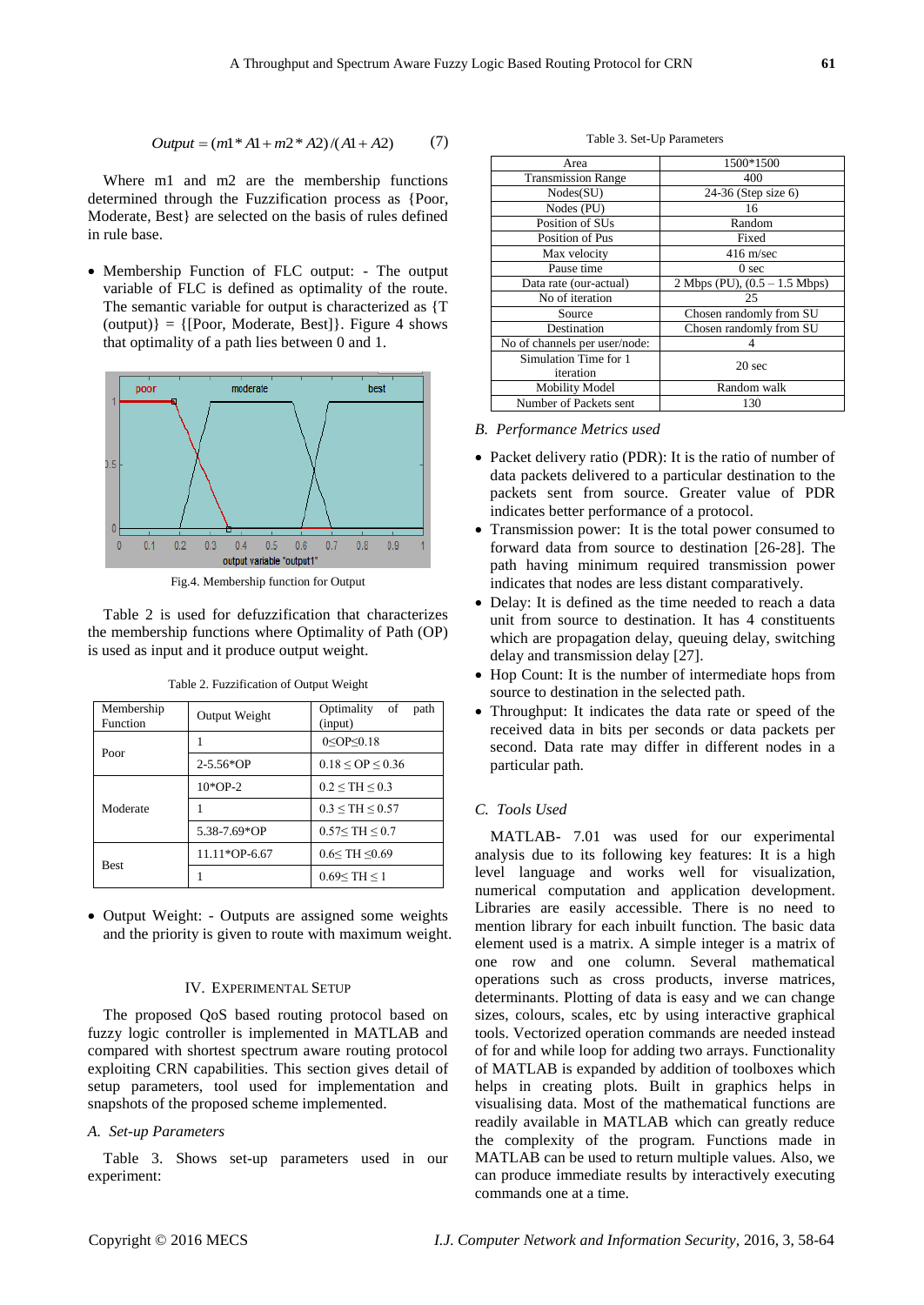# *D. Snapshots*

Snapshot of the simulation region is shown in the figure 5. Nodes in blue colour are SU nodes which are randomly placed and also move randomly in the region. Nodes in red colour are PU nodes which are fixed.



Fig.5. Snapshot of Simulation Process

Green line in the snapshot indicates shortest spectrum aware path from source to destination and yellow line indicate the path obtained from proposed QoS based protocol. In the given snapshot, node 2 is the source and node 24 is the destination.

# V. PERFORMANCE RESULT COMPARISON

The algorithm to evaluate the performance of the network in terms of performance metric is described as under. There are 16 nodes placed at fixed locations in the simulation region; each PU node has 4 channels. 25 iterations are performed by increasing the concentrations of SUs from 24 to 36 with a step size of 6. Multiple iterations are performed to find the efficiency of the system with different pair of source and destination.

Algorithm1. Pseudo-code description of QoS parameter calculation



Initially all the nodes are deployed randomly and all the QoS parameters (hop count, PDR, path reach ability and End to end delay are initialized as 0 and after that multiple iterations, 25 in our case, execute on different source to destination pair to find the possible paths and all the QoS parameters are computed for every path and after all iterations, average of all is computed for all QoS parameter. These crisp values of QoS parameters are provided as input to FLC to find the optimal path.

# *A. Impact on Throughput*

As discussed, our proposed protocol takes into account the value of throughput while shortest spectrum aware consider hop count for route selection hence the value of throughput is much higher in our case as also depicted from the Figure 6. Because less number of hops did not say anything about reliability of path. If the path obtained in shortest spectrum aware routing is reliable (every packet is successfully forwarded to destination) then it has better performance but this reliability is not sensed in shortest spectrum aware routing.

# *B. Impact on PDR*

Figure 7 shows the Average Packet Delivery Ratio (PDR) comparison of Shortest Spectrum Aware and Shortest Throughput Aware Routing Protocol with number of secondary users increasing from 24 to 36 at a step size of 6. The result shows that PDR is initially higher for shortest spectrum aware routing because when hop count is less then very less packets are dropped and PDR improves. But as the number of secondary users increases (whose performance is dependent on primary users which have fixed count and these secondary nodes starts dropping the packets due to the lack of resources). Hence as the concentration of secondary users increases shortest throughput aware routing starts performing better than shortest spectrum aware routing.







Fig.7. Impact on PDR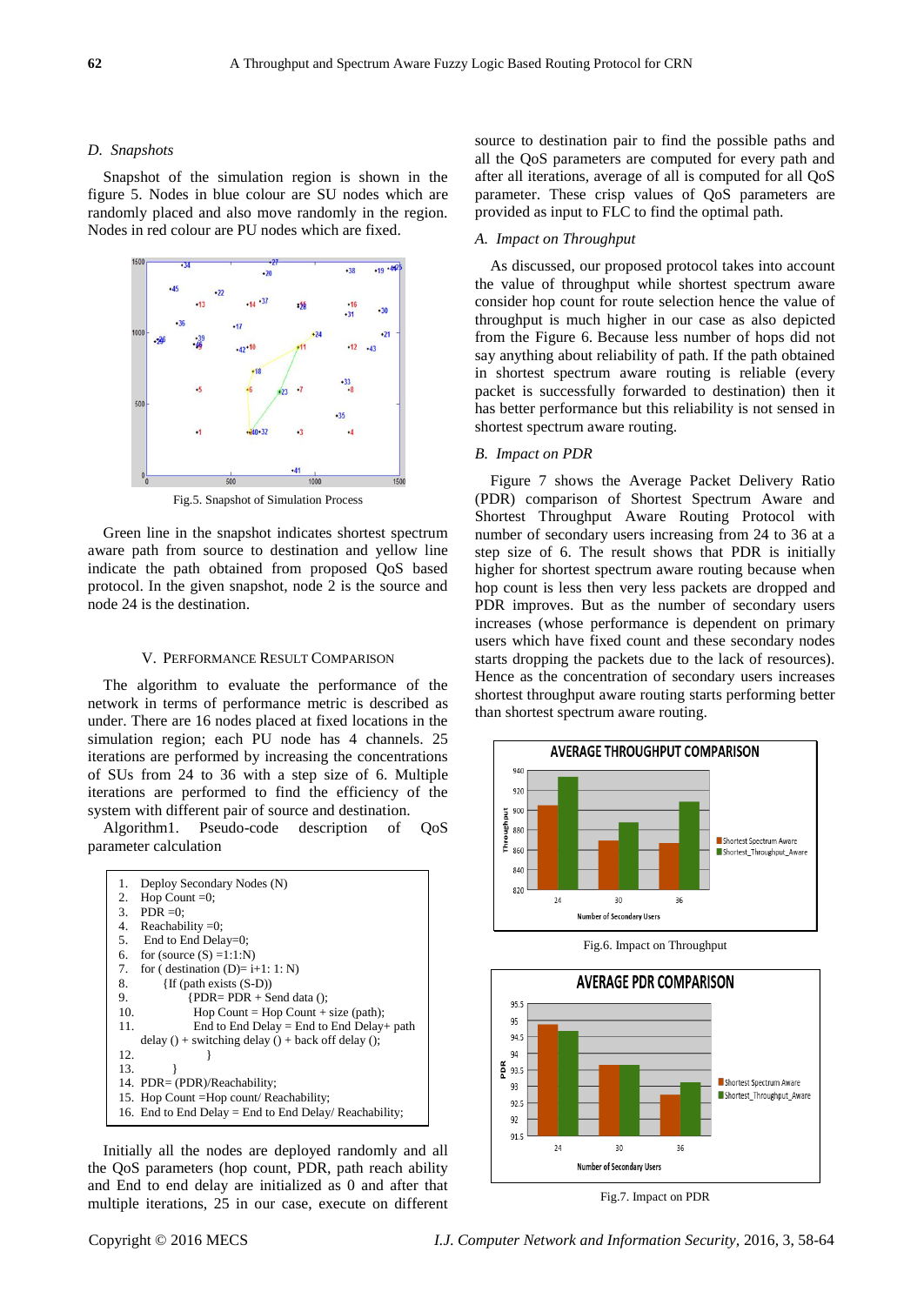# *C. Impact on Hop Count*

Figure 8 shows the comparison of Shortest Spectrum Aware and Shortest Throughput Aware Routing protocol in terms of Hop Count with increasing number of secondary users from 24 to 36 at an interval of 6. Shortest Spectrum Aware Protocol considers shortest path, hence Hop Count will be minimum at the best equal. When the concentration of secondary users is very less then hop count may be equal in both the cases but with the increase in concentration of secondary users shortest spectrum aware have shortest path in result comparative to shortest throughput aware routing.



Fig.8. Impact on Hop Count

# *D. Impact on Delay*





Figure 9 shows the comparison of Shortest Spectrum Aware and Shortest Throughput Aware Routing protocol in terms of Delay with increasing Number of secondary users from 24 to 36 at an interval of 6. Shortest Spectrum Aware Protocol considers shortest path, hence minimum Hop Count and Delay while Shortest Throughput Aware is based on maximizing throughput and least significant to Delay.

## VI. CONCLUSION

In this paper we proposed a spectrum aware routing scheme that uses throughput as a performance metric for path selection. It can find application in military application networks and can be used for live streaming. Table 4 shows the overall comparison of the routing scheme with the shortest spectrum aware routing scheme. The following important inferences can be drawn as follows:

- The protocol has high throughput since it chooses the path which maximises throughput
- The value of packet delivery ratio is almost same for both of the schemes
- Delay and hop count values are higher in case of proposed scheme since the path is elongated since our schemes do not take hop count into account.

| Routing Scheme<br>Metrics | <b>Shortest Path</b><br>Throughput<br><b>Aware Routing</b><br>Scheme | <b>Shortest Path</b><br>Spectrum<br><b>Aware Routing</b><br>Scheme |
|---------------------------|----------------------------------------------------------------------|--------------------------------------------------------------------|
| Throughput                | High                                                                 | Low                                                                |
| Delay                     | High                                                                 | Low                                                                |
| <b>PDR</b>                | Same                                                                 | Same                                                               |
| Hop Count                 | High                                                                 | Low                                                                |

#### **REFERENCES**

- [1] Y.-C. Liang, K. C. Chen and Geoffrey, "Cognitive Radio" Networking and Communications: An Overview", Published in IEEE Transactions on Vehicular Technology, vol. 60, no. 7, (2011) September.
- [2] S. M. Kamruzzaman, E. Kim and D. G. Jeong, "An Energy Efficient QoS Routing Protocol for Cognitive Radio and Ad Hoc Networks", Published in International Conference on Advance Communication Technology (ICACT), (2011), pp.344-349.
- [3] Y.-S. Chen and S. H. Liao, "Spectrum-aware Routing in Discontinuous Orthogonal Frequency Division Multiplexing-based CR Ad Hoc Networks", Published in IET Networks, vol.1, (2012), pp.20-33.
- [4] Kartikay Garg, Mehak Jain, Shailender Gupta and Atefeh Hedayati, "Performance Evaluation of Shortest Path Routing Strategy using Cognitive Radios", Published in International Journal of Future Generation Communication and Networking, vol. 8, no. 1 (2015), pp. 37-46.
- [5] H Ma, L Zheng, X Ma and Y Luo, "Spectrum aware routing for multi-hop cognitive radio networks with a single transceiver," published in the  $3<sup>rd</sup>$  International Conference on Cognitive Radio Oriented Wireless Networks and Communications, pp. 1-6, CrownCom-2008.
- [6] F. Tang, L. Barolli, and J. Li, "A Joint Design for Distributed Stable Routing and Channel Assignment over Multi-Hop and Multi-Flow Mobile Ad Hoc Cognitive Networks‖, published in IEEE Transactions Industrial Informatics, Vol. 10(2), pp. 1606-1615, 2012.
- [7] R. Han and X. Huang, "Reliable link routing in cognitive radio networks," published in the proceedings of 2nd International Asia Conference on Informatics in Control, Automation and Robotics, vol. 3, pp. 55-58, CAR-2010.
- [8] Wang, X. and Kwon, T.T. and Choi, "A multipath routing and spectrum access (MRSA) framework for cognitive radio systems in multi-radio mesh networks," published in the proceedings of ACM workshop on Cognitive radio networks, pp. 55-60, CoRoNet-2009.